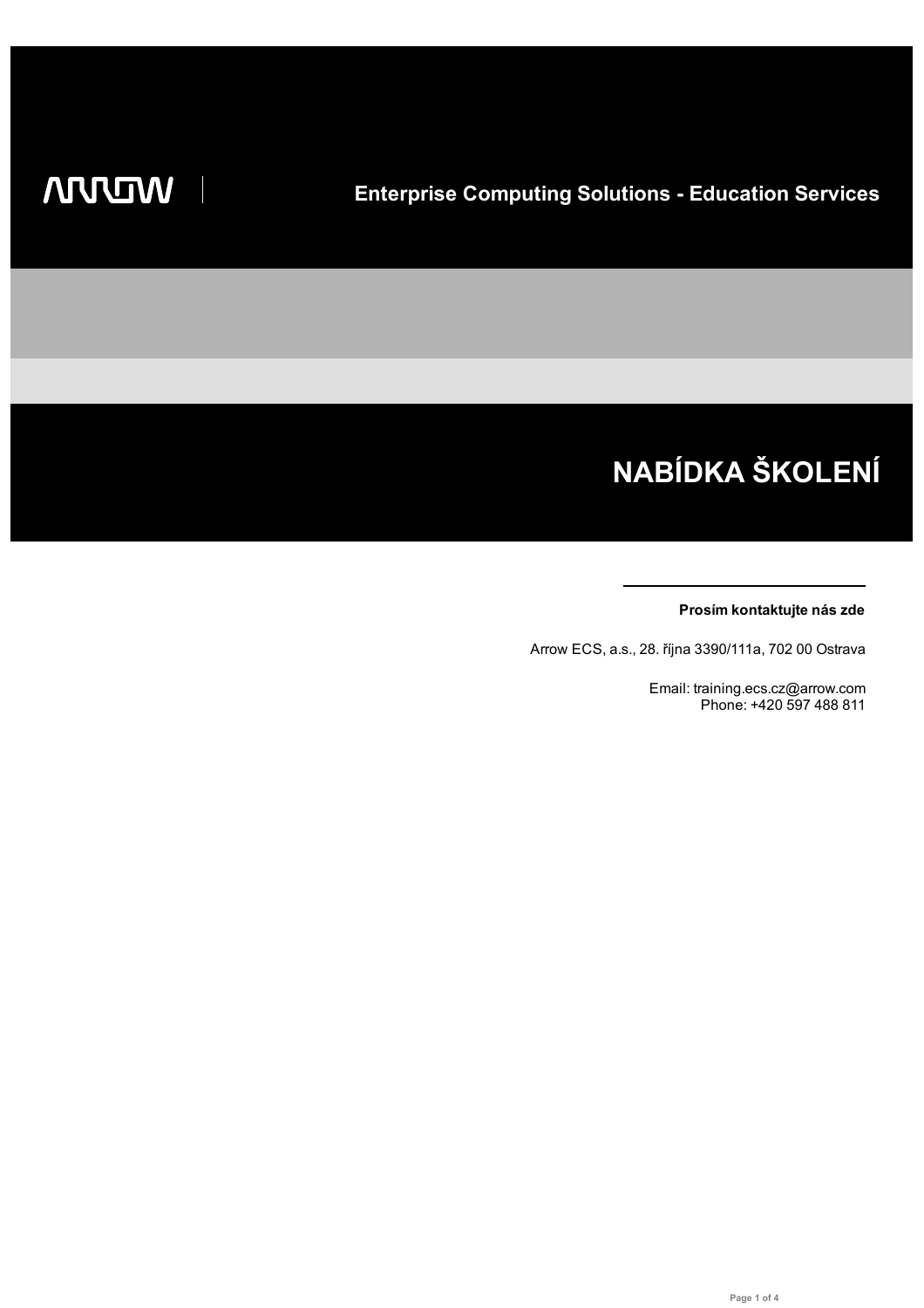## **VMware Tanzu Kubernetes Grid: Install, Configure, vm**ware<sup>®</sup> **Manage [V1.3]**

| Kód:         | DÉLKA:  | <b>CENA:</b> |
|--------------|---------|--------------|
| VMW TKGICM13 | 3 (den) | Kč 31,000.00 |

#### **Description**

Školení je vedeno virtuálně v anglickém jazyce.Cena školení je 1130 EUR bez DPH - tato cena bude při fakturaci přepočtena aktuálním kurzem. During this three-day course, you focus on installing VMware Tanzu™ Kubernetes Grid™ on a VMware vSphere® environment and then provisioning and managing Tanzu Kubernetes clusters. The concepts learned in this course should be transferable for users who need to install Tanzu Kubernetes Grid on other supported clouds.

#### **Cíle**

By the end of the course, you should be able to meet the following objectives:

- Describe Tanzu Kubernetes Grid
- Differentiate between the Kubernetes life cycle management options in the VMware Tanzu portfolio
- Explain how to prepare a vSphere environment to install Tanzu Kubernetes Grid
- Describe how to initialize a Tanzu Kubernetes Grid instance
- Detail how to create Tanzu Kubernetes clusters
- Explain how to deploy the Tanzu Kubernetes Grid extensions on a Tanzu Kubernetes cluster
- Describe how to troubleshoot a Tanzu Kubernetes Grid instance

#### **Určeno pro**

Platform operators who are responsible for deploying and managing Tanzu Kubernetes clusters.

### **Vstupní znalosti**

- Understanding of Kubernetes and the Kubernetes cluster architecture
- Experience working with the Kubernetes API

### **Program**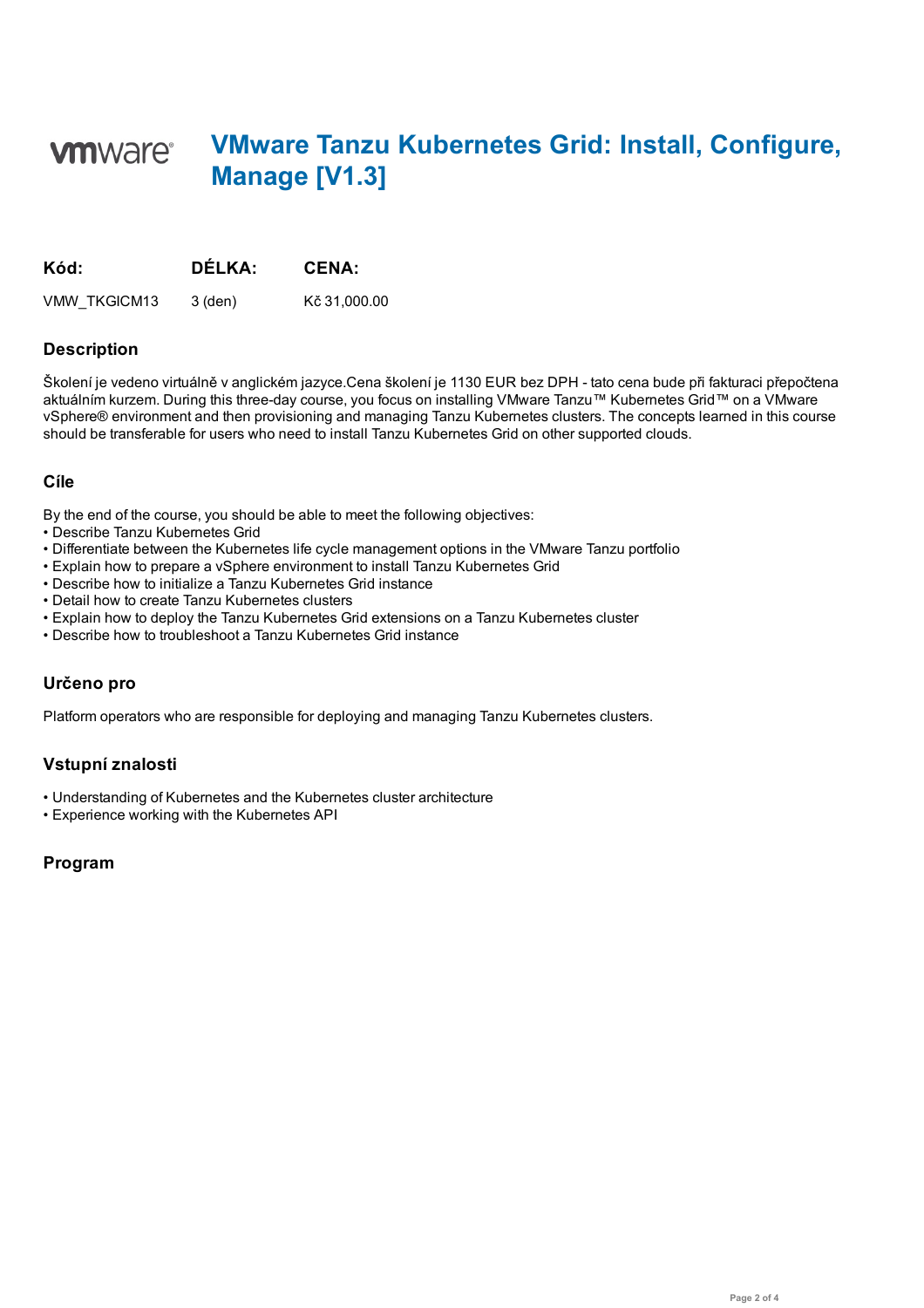- Introductions and course logistics • Course objectives
- 2 Introducing VMware Tanzu Kubernetes Grid
- Describe the VMware Tanzu products responsible for Kubernetes life cycle management
- Describe the Tanzu Kubernetes Grid concepts
- Describe the components of a Tanzu Kubernetes Grid instance
- Describe the Tanzu CLI
- List the requirements for a bootstrap machine
- Describe the Carvel Tool Set
- Describe Cluster API
- List the infrastructure providers
- Detail the Cluster API controllers
- List the Cluster API Custom Resource Definitions

#### 3 Management Cluster

- Describe the vSphere requirements for deploying a management cluster
- List the differences between deploying on vSphere 6.7 Update 3 and vSphere 7
- Describe the NSX Advanced Load Balancer components
- Explain how Tanzu Kubernetes Grid integrates with NSX Advanced Load Balancer
- Describe how Kubernetes manages authentication
- Explain what Pinniped is
- Explain what Dex is
- Describe the Pinniped authentication workflow
- List the steps to install a Tanzu Kubernetes Grid management cluster
- Describe what happens when a management cluster is created
- Describe the commands available for working with management clusters
- 4 Tanzu Kubernetes Clusters
- Describe the steps to build a custom image
- Describe the available customizations
- Describe the options for deploying Tanzu Kubernetes clusters
- Describe how Tanzu Kubernetes clusters are created
- Describe the commands available for working with Tanzu Kubernetes clusters
- Describe the VMs that make up a Tanzu Kubernetes cluster
- Describe the pods that run on a Tanzu Kubernetes cluster
- Describe the Tanzu Kubernetes Grid core add-ons that are installed on a cluster

5 Configuring and Managing Tanzu Kubernetes Grid Instances

- Describe the Tanzu Kubernetes Grid extensions
- Describe the Harbor Image Registry
- Describe Fluent Bit
- Detail the logs that Fluent Bit collects
- Describe basic Fluent Bit configuration
- Describe the Contour ingress controller
- Explain how to install Contour on a Tanzu Kubernetes cluster
- Describe Service Discovery
- Describe External DNS
- Detail the configuration options for BIND servers
- Describe Prometheus
- Describe Grafana
- 6 Troubleshooting Tanzu Kubernetes Grid
- Describe the various Tanzu Kubernetes Grid logs
- Identify the location of Tanzu Kubernetes Grid logs
- Describe the purpose of Crash Diagnostics
- Describe how to use SSH to connect to a Tanzu Kubernetes VM
- Detail the steps to troubleshoot a failed cluster deployment

### **Termíny školení**